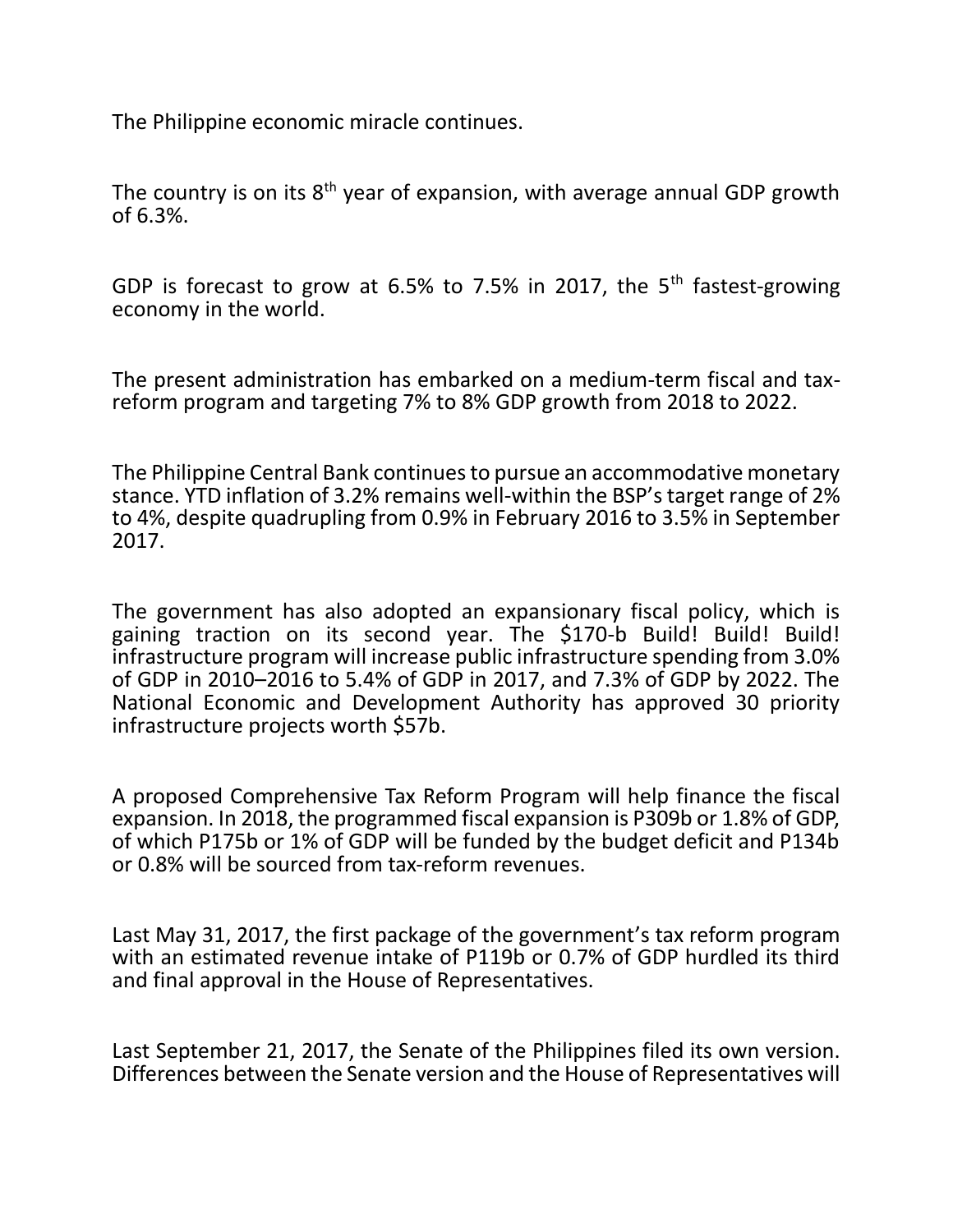then be settled in a bicameral conference, which the government hopes to conclude in November.

Based on the fiscal spending and tax-reform program, the budget deficit will be capped at 3% and debt-to-GDP will further improve from 40.6% in 2017 to 37.7% in 2022.

The current account dipped into a deficit of \$1b or 0.3% of GDP in 2016, the first in 13 years, caused by rising imports of capital goods. The trade account has been in deficit in the past five years, averaging 8% of GDP.

Over the same period, the share of capital goods to the total import bill has increased from 25% to 33%, as the 12% growth of capital goods imports has outpaced the 5.7% growth of total merchandise imports.

BPO revenues will continue to grow at 11% from \$25b in 2017 to \$39b in 2022, Overseas Filipino remittances are able to sustain a 5% growth to \$28b and tourism is contributing \$5b with 11% growth in tourist arrivals.

The Peso real effective exchange rate has gradually appreciated by 8% or 1% per year since the start of the expansion in 2010. YTD, The Peso real effective exchange rate has depreciated by 7%, weighed down mainly by the current account deficit.

The Peso is well supported by \$82b of FX reserves, equivalent to an import cover of 8.6 months and external debt of \$72.5b or 23.5% of GDP. The National Economic and Development Authority is projecting a Peso-Dollar exchange rate of P48 to P51 in 2018.

The Philippine stock market is on a nine-year bull run. It has gained 343% or 40% per year since March 2009, the second strongest bull market in the world.

This year, the PSEi reached a high of 8605 (+26%) on November 3, supported by net foreign buying of P55b.